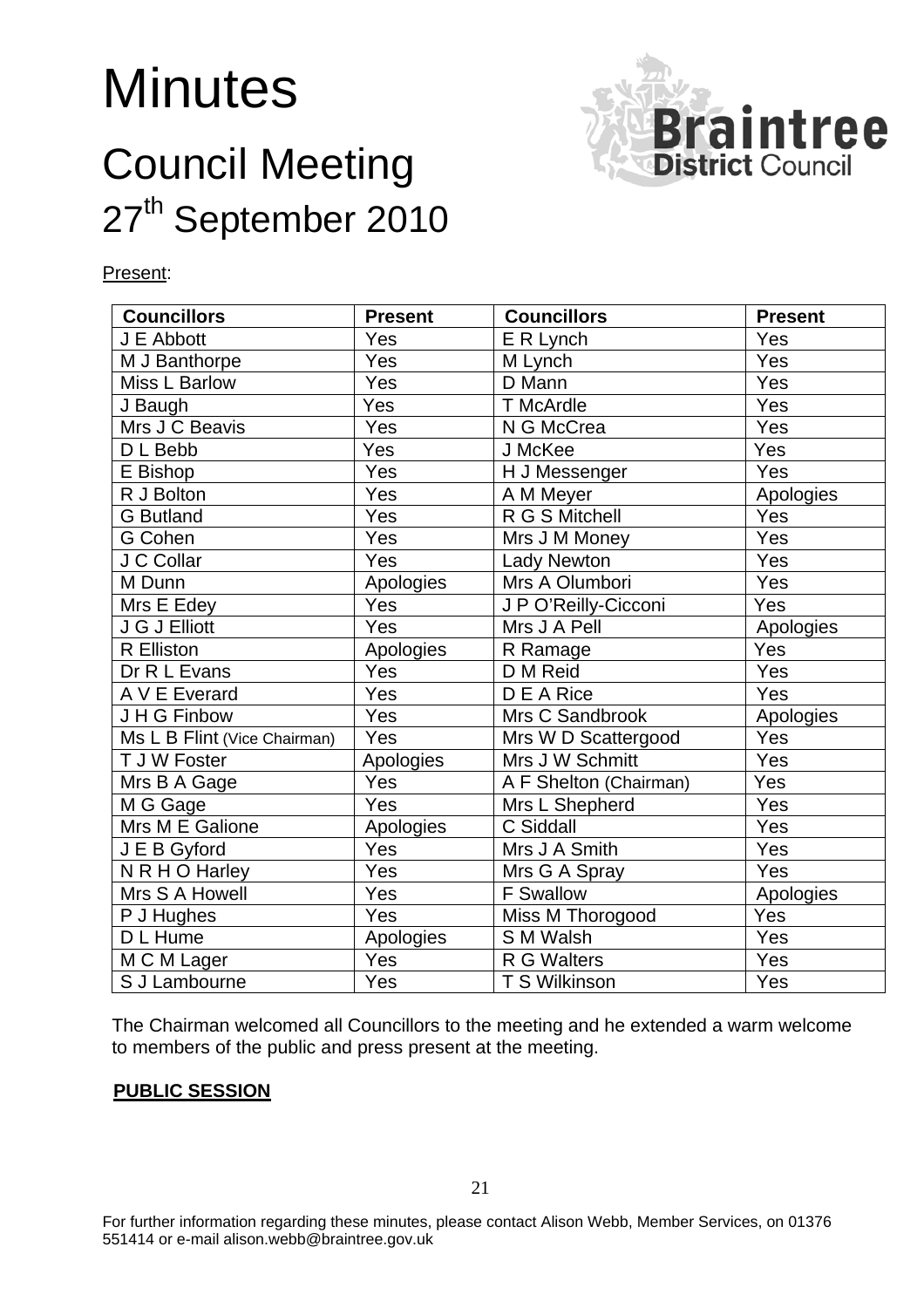### 29 **CHAIRMAN'S ANNOUNCEMENTS**

The Chairman referred to the following announcements:-

### **Garden Party**

On 14<sup>th</sup> July 2010 the Chairman had hosted a garden party at Shrubs Farm, Lamarsh which over 80 people had attended. The guests were volunteers from local charity and community organisations whose work had made a great contribution to the residents of the District.

# **Golf Day**

The Chairman's Charity Golf Day had taken place on 4<sup>th</sup> August 2010 and it had been very successful in raising £5,452 for the Chairman's two charities Braintree District Mencap Society and Marie Curie Cancer Care.

#### **Help for Heroes**

On 13<sup>th</sup> September 2010, the Chairman had presented a cheque for £335.76 to the Volunteer County Coordinator for the Help for Heroes charity. This had been the total amount raised from the sale of wristbands from Causeway House Reception. The Chairman thanked everyone who had purchased a wristband and he indicated that a further supply would be made available for sale in the very near future.

### **Tour of Britain**

The Chairman reported that Stage 7 of the Tour of Britain International Cycle Race had passed through the Braintree District on 17 September 2010 and he thanked everyone who had supported this event.

# **70th Anniversary of the Battle of Britain**

The Chairman was pleased to report that he had recently attended a ceremony to mark the 70<sup>th</sup> Anniversary of the Battle of Britain. The Chairman stated that he had been honoured to meet many decorated airmen, most of whom were now in their nineties, who had flown during World War II.

#### **Engagements of Chairman and Vice-Chairman**

The list of events attended by the Chairman and Vice-Chairman since the last meeting of the Council held on  $28<sup>th</sup>$  June 2010 was noted.

# 30 **DECLARATIONS OF INTEREST**

INFORMATION: The following interests were declared:-

Councillor J E Abbott declared a personal interest in Agenda Item 7 Core Strategy Submission Draft, Item 8 (iii) Policy Recommendations and References – Committees Public Session (Witham Local Committee,  $14<sup>th</sup>$  September 2010 – Draft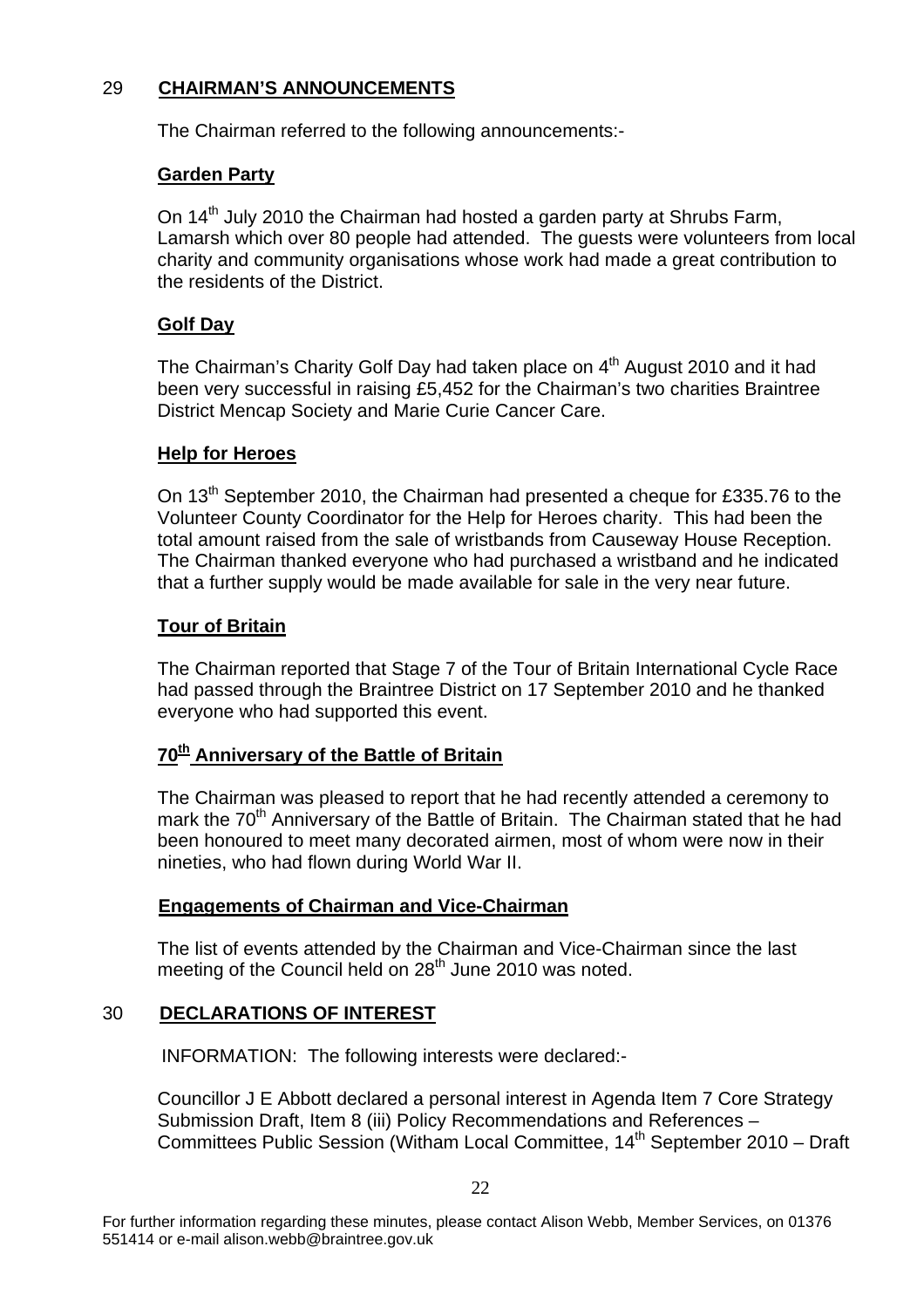Core Strategy) and Item 9 – Statements by Members as he was the Chairman of Rivenhall Parish Council which had submitted representations on the Core Strategy.

Councillor Miss L Barlow declared a personal interest in Agenda Item 7 Core Strategy Submission Draft and Item 8 (iii) Policy Recommendations and References – Committees Public Session (Witham Local Committee,  $14<sup>th</sup>$  September 2010 – Draft Core Strategy) as she was a Member of Witham Town Council which had commented on the Core Strategy.

Councillor J Baugh declared a personal interest in Agenda Item 6 Silver End Village Hall - Petition as he was Chairman of Braintree District Children's Centres Partnership who were major tenants of Silver End Village Hall and a Member of the Council's Fees and Charges Task and Finish Group, and Item 7 Core Strategy Submission Draft as he was an Architectural Consultant with an interest in the Core Strategy.

Councillor P J Hughes declared a personal interest in Agenda Item 6 Silver End Village Hall - Petition and Item 7 Core Strategy Submission Draft as he was a Member of Silver End Parish Council.

Councillor M C M Lager declared a personal interest in Agenda Item 7 Core Strategy Submission Draft and Item 8 (iii) Policy Recommendations and References – Committees Public Session (Witham Local Committee,  $14<sup>th</sup>$  September 2010 – Draft Core Strategy) as he was a Member of Witham Town Council which had commented on the Core Strategy.

Councillor Mrs J M Money declared a personal interest in Agenda Item 7 Core Strategy Submission Draft and Item 8 (iii) Policy Recommendations and References – Committees Public Session (Witham Local Committee,  $14<sup>th</sup>$  September 2010 – Draft Core Strategy) as she was a Member of Witham Town Council which had commented on the Core Strategy.

Councillor Mrs W D Scattergood declared a personal and prejudicial interest in Agenda Item 8 (ii) Policy Recommendations and References – Committees Public Session (Audit Committee,  $9<sup>th</sup>$  September 2010 – Treasury Management Mid-Year Report 2010/11) as her son-in-law was a lawyer working on behalf of the Icelandic Banks in legal action versus United Kingdom local authorities. Councillor Mrs Scattergood indicated that her son-in-law had already made submissions to the High Court. Councillor Mrs Scattergood left the meeting whilst this item was considered and she did not take part in the discussion or vote.

Councillor Miss M Thorogood declared a personal interest in Agenda Item 10 (i) Question Time - Statement by Councillor Mrs Schmitt Cabinet Member for Clean, Green and Safe (New Play Area at Tabor Avenue, Braintree) as she was associated with Greenfields Community Housing Association.

In accordance with the Code of Conduct all Members remained in the meeting for these items and took part in the debate and decision thereon, unless stated otherwise.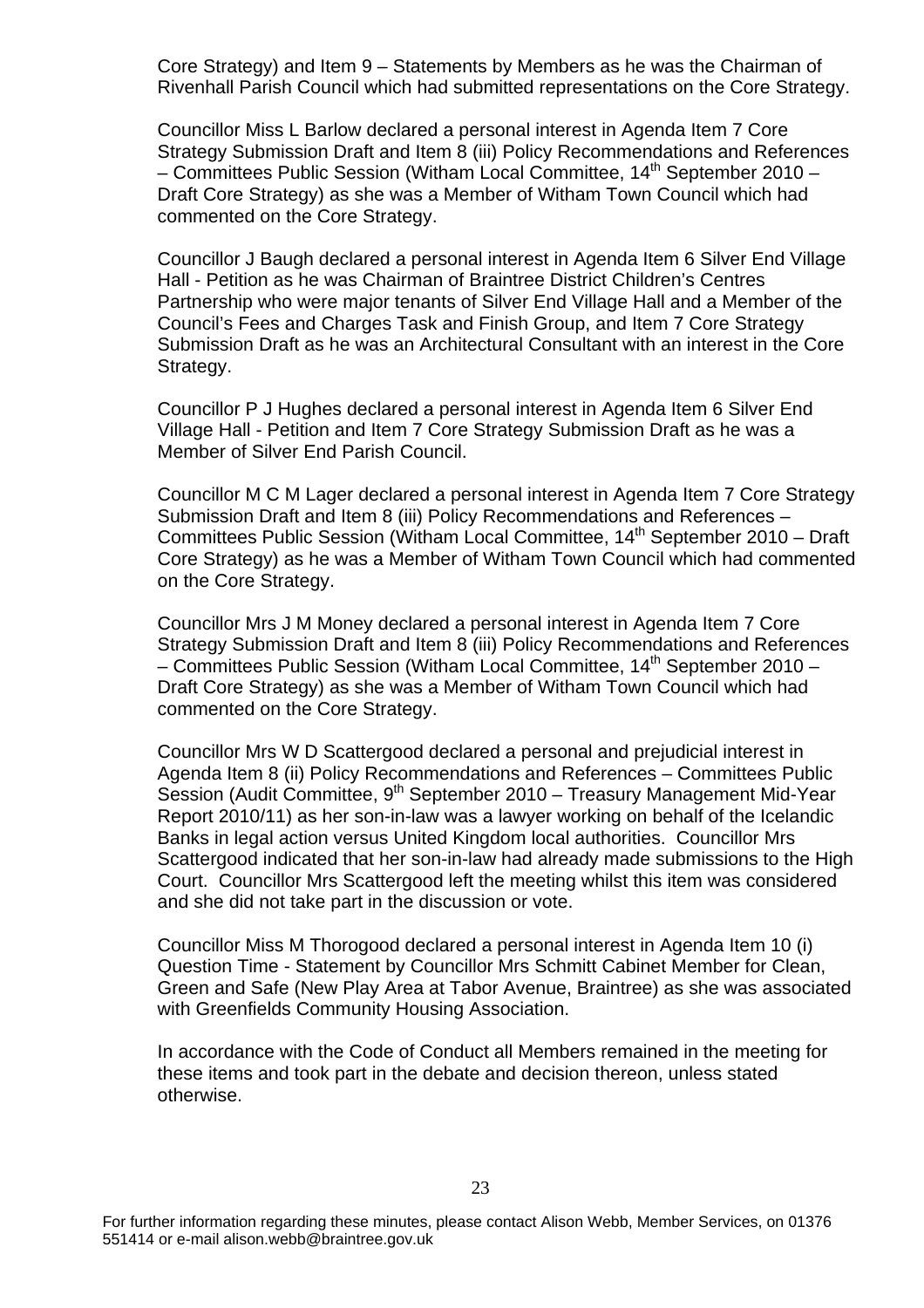#### 31 **MINUTES**

DECISION: That the minutes of the Council meeting held on 28<sup>th</sup> June 2010 be approved as a correct record and signed by the Chairman.

#### 32 **QUESTION TIME**

INFORMATION: There were five statements made, a summary of which is contained in the Appendix to these Minutes.

#### 33 **SILVER END VILLAGE HALL - PETITIONS**

INFORMATION: Two separate petitions were presented at the meeting: one from Mr White comprising 758 signatures and the other from Councillor Abbott comprising 836 signatures. The petitions reflected the concerns of local residents and community groups about increases in fees and the future management of the facility. The petitions requested that the following action should be taken:-

That the Council should set the letting fees to affordable rates for groups and users;

That the Council should retain the management of the Hall and work with the community to establish a plan for long term improvements.

Members were reminded that on 13<sup>th</sup> September 2010, the Cabinet had agreed revised charges for those users of the Hall who had the benefit of "double discounts" and they had been advised that their increases would be limited to £2 per hour with a cap to ensure that they did not pay more than the rate set out in the fees and charges policy approved in February 2010. The Cabinet had stated also that the Council would continue to work with communities to transfer local facilities, which would include exploring the potential for establishing a new Community Trust that could embrace the appropriate community facilities currently managed by the Council.

Each petition organiser was then invited to address the Council.

Mr White stated that the two main issues of concern were the increased hire fees and the future management of Silver End Village Hall. Mr White welcomed the Cabinet's decision to limit the increase in fees for certain users to £2 per hour. However, he considered that it would be difficult to devolve management responsibilities as it was unlikely that there were people living locally with the appropriate expertise. Mr White stated also that Silver End was reported to be the largest Village Hall in the country. Mr White indicated that there were many diverse users of the Hall and that, for this reason, closure of the Hall would not be possible in the medium-term.

Councillor Abbott referred to the overwhelming local opposition to the increased fees and changed management arrangements for the Village Hall. Whilst Councillor Abbott welcomed the Cabinet's revised decision regarding fees, he stated that some users of the Hall would still be threatened including Seedlings Pre-School Group which had indicated that it might close. Councillor Abbott expressed concern that the Cabinet was unwilling to enter into discussions about the future of the Hall and that the Cabinet Member for Clean, Green and Safe had indicated that closure of the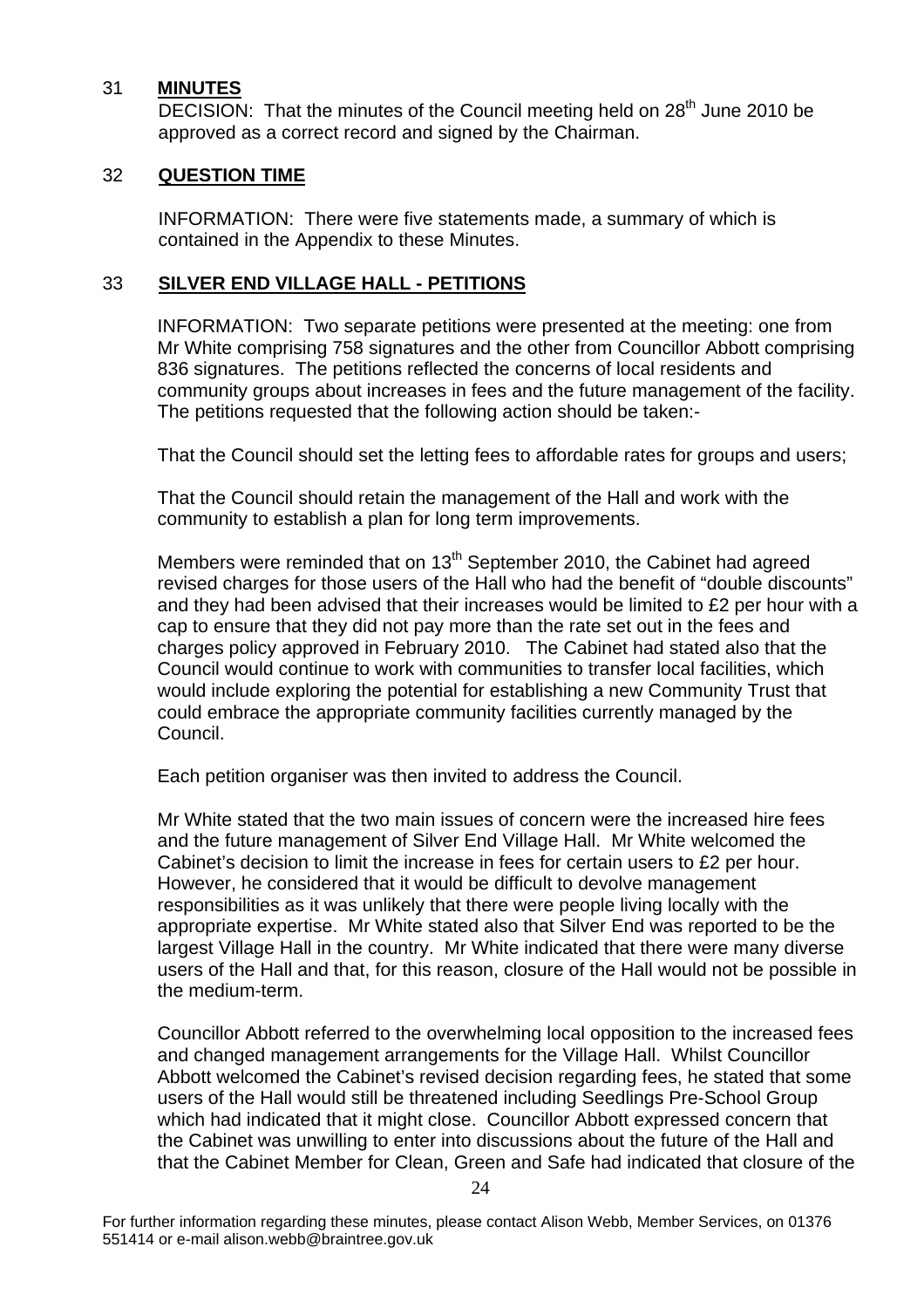Hall was an option even though this was not referred to in the Council's policy. Councillor Abbott stated that the Village Hall was a valuable resource for the people of Silver End and also for those living in surrounding villages. Councillor Abbott requested that a joint meeting between relevant parties should be called in order to discuss the Hall and to secure its long-term future.

In debating this item, Members highlighted the benefits which some communities had experienced through managing their local halls either by Committee, or Charitable Trust, and of the need for the Council to manage its halls in a consistent manner. However, whilst it was considered important to have regard to the views of the community, it was felt that devolving power to local people might not be feasible if they did not have the relevant expertise. Furthermore, it was noted that Silver End Parish Council had discussed the possibility of managing the Hall, but based on the terms put forward by the District Council, the Parish Council would be required to employ a full-time caretaker and to be responsible for maintenance costs which meant that this was not feasible.

In noting and responding to the petitions Councillor Mrs Schmitt, Cabinet Member for Clean Green and Safe, referred to the Cabinet's decision of 13<sup>th</sup> September 2010 paragraph (3) of which stated that further discussions would be held with user groups and other interested parties as to the future options regarding Silver End Village Hall. Councillor Mrs Schmitt indicated that these discussions would centre on the possible establishment of a Community Trust. Councillor Mrs Schmitt stated that Community Trusts operated successfully across the country and they were able to access funding which the Council could not.

 DECISION: That the petitions relating to increased hire fees and the future management of Silver End Village Hall be noted.

#### 34 **CORE STRATEGY SUBMISSION DRAFT**

**INFORMATION**: Consideration was given to a report submitted to the Local Development Framework Panel on 22<sup>nd</sup> September 2010 on the representations which had been submitted on the Core Strategy Submission Draft following public consultation.

Members were advised that the Core Strategy Submission Draft had been published for public consultation on  $10<sup>th</sup>$  May 2010. The period for the submission of representations had been extended to  $8<sup>th</sup>$  July 2010 to enable comments to be made on the proposed abolition of Regional Spatial Strategies (RSS).

The Council had agreed previously to continue with the preparation of the Core Strategy and to reject the option of increasing the housing requirement for the District. However, the Council was now required to determine whether to continue with the proposed housing provision contained in Policy CS1 of the Core Strategy which was based on the RSS assessment, or to decrease the housing provision.

The number of dwellings to be provided in the District during the period 2009 to 2026 now amounted to 4,637, representing an average of 272 dwellings per annum. Whilst the RSS had been abolished, the population growth and housing need evidence base was still relevant and, in particular, the Strategic Housing Market Assessment 2008 indicated that an annual supply of 673 new affordable homes was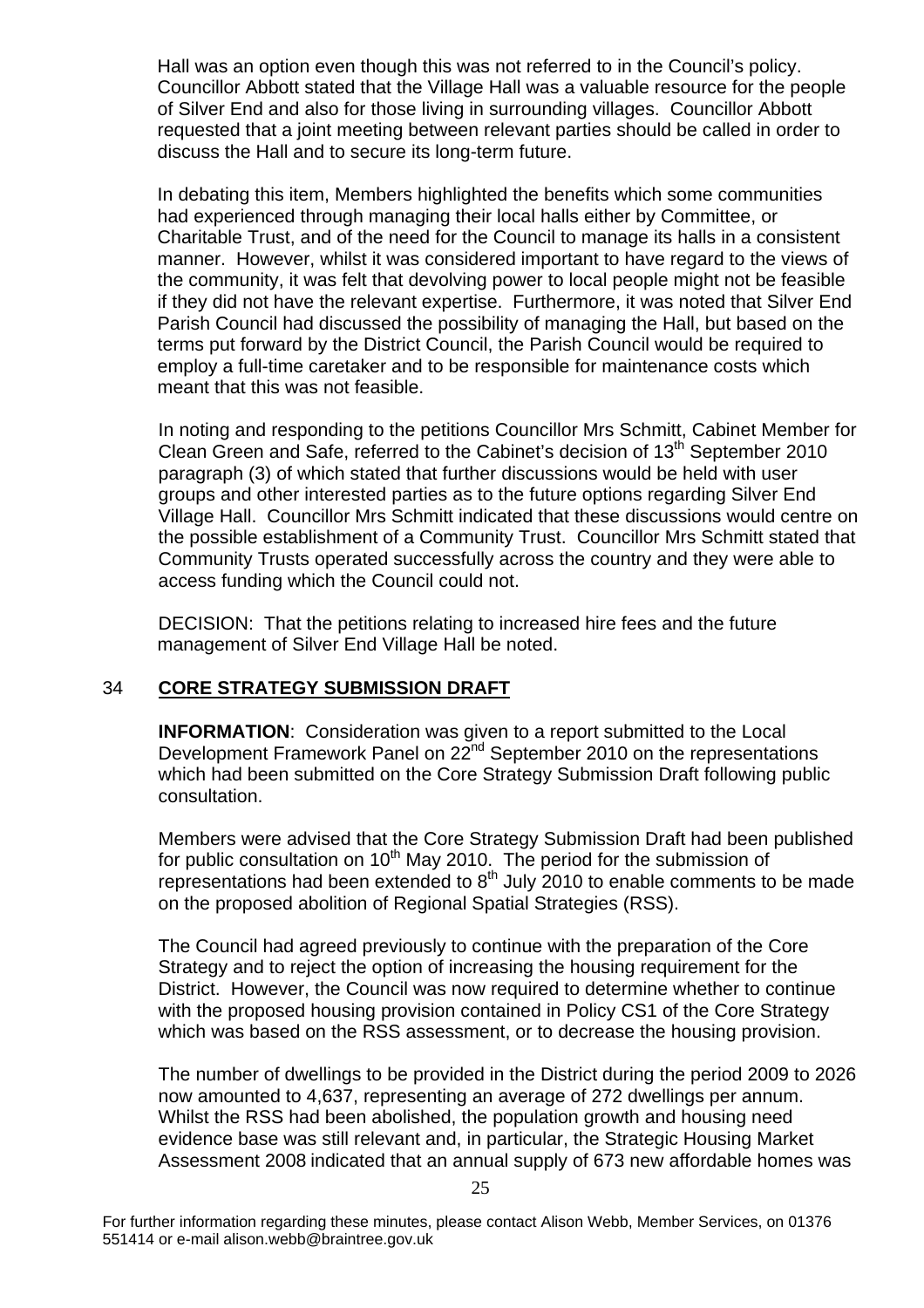needed in the District. It was proposed that 30% of the growth locations identified in the Core Strategy should contribute to this need.

In debating this item Members spoke for and against the growth locations which had been identified, particularly those at Forest Road, Rivenhall and Lodge Farm, Witham. Reference was made to the significant opposition to these sites and to the need for them. It was also reported that an alternative development site at Conrad Road, Witham had been put forward, but rejected. Reference was also made to the Coalition Government's Localism Bill which encouraged the consideration of local opinions. However, concern was also expressed that if the proposed development sites were to be abandoned to await the enactment of the Localism Bill indiscriminate development could take place as a consequence of planning permission being granted on appeal.

In considering this item reference was made to Witham Local Committee's consideration of the Core Strategy on 14<sup>th</sup> September 2010 (Minute 25) and the Local Committee's Recommendation to Council. This Recommendation was formally moved by Councillor Dr Evans and seconded by Councillor Gyford as follows:-

- '(1) 'That following the Government's statement that it will "rapidly abolish Regional Strategies" (letter from the Secretary of State to the Council  $27<sup>th</sup>$  May 2010) and in the light of the new commitment from the Government that local communities should be at the heart of planning decision making, that the Council removes the "Growth Location" of 300 houses on land off Forest Road/Rectory Lane in the Parish of Rivenhall as set out in the Draft Core Strategy."
- (2) That proposals for Lodge Farm be re-considered.
- (3) That alternative sites be considered as already submitted to the Council through the Local Development Framework process.'

On being put to the vote the amendment was declared LOST.

It was subsequently moved by Councillor McCrea and seconded by Councillor Lager that the Recommendation of the Local Development Framework Panel from 22nd September 2010 be approved and on being put to the vote the motion was declared CARRIED. Councillor Abbott, supported by Councillors Dr Evans and Hughes called for a recorded vote, the results of which were as follows:-

| For the Motion    | <b>Against the Motion</b> | Abstentions       |
|-------------------|---------------------------|-------------------|
| Councillors       | Councillors               | Councillors       |
| <b>Banthorpe</b>  | Abbott                    | Dr Evans          |
| Baugh             | <b>Miss Barlow</b>        | Ms Flint          |
| <b>Mrs Beavis</b> | <b>Bishop</b>             | <b>Mrs Howell</b> |
| <b>Bebb</b>       | Gyford                    | Lambourne         |
| <b>Bolton</b>     | Hughes                    | M Lynch           |
| <b>Butland</b>    | E Lynch                   | Mann              |
| Cohen             |                           | <b>Mrs Money</b>  |
| Collar            | (6)                       | Rice              |
|                   |                           |                   |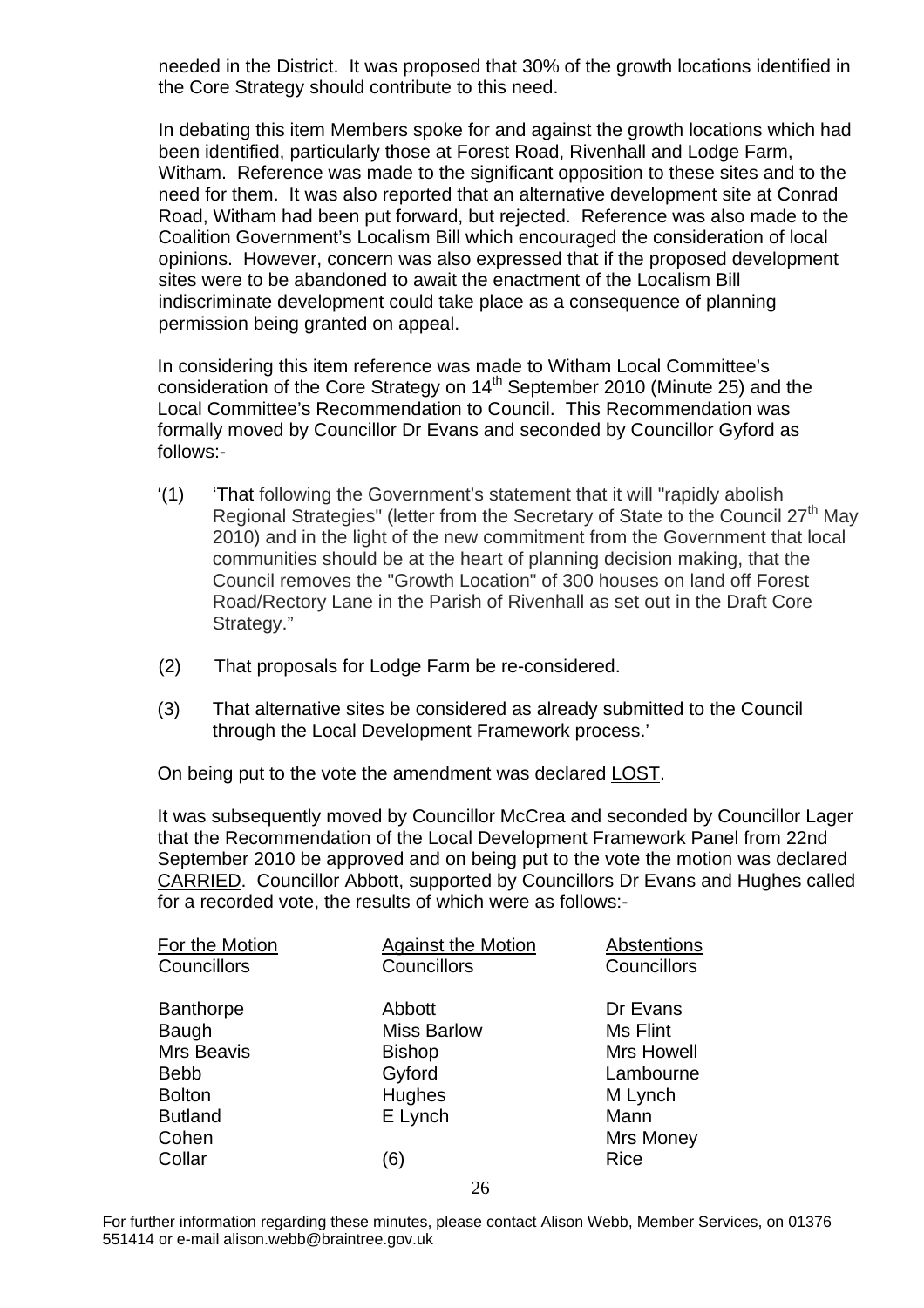Mrs Edey Elliott (8) Everard Finbow Mrs B Gage M Gage **Harley** Lager McArdle **McCrea** McKee Messenger Mitchell Lady Newton Mrs Olumbori O'Reilly-Cicconi Ramage Reid Mrs Scattergood Mrs Schmitt Shelton Mrs Shepherd Siddall Mrs Smith Mrs Spray Miss Thorogood Walsh **Walters** Wilkinson

(37)

Councillors Dunn, Elliston, Foster, Mrs Galione, Hume, Meyer, Mrs Pell, Mrs Sandbrook and Swallow (9) were absent from the meeting.

# **DECISION**:

- (1) That the proposed housing provision of a minimum of 4637 dwellings in the Braintree District between 2009 and 2026, as set out in Policy CS1 of the Core Strategy, be retained.
- (2) That the focused changes and minor changes to the Core Strategy as set out in Appendix 1 of the report, be approved and published for the purpose of consultation in accordance with the procedure referred to in Appendix 1, subject to the recommendation relating to the representation submitted by Countryside Properties (Special Projects) Ltd regarding Chapter 6 – Economy, Paragraphs 6.11 – 6.23, Policy CS4, Map 5 and the inclusion of B8 uses on employment land to the west of the A131 Great Notley being amended from 'No Change' to 'restrict the overall quantum of B8 use to no more than 40% of the total floor area and restrict the largest unit size to 7,500 sq m'. The following amendments to the proposed focused changes were also agreed namely, Chapter 5 Housing, Paragraph 5.26 – to include

27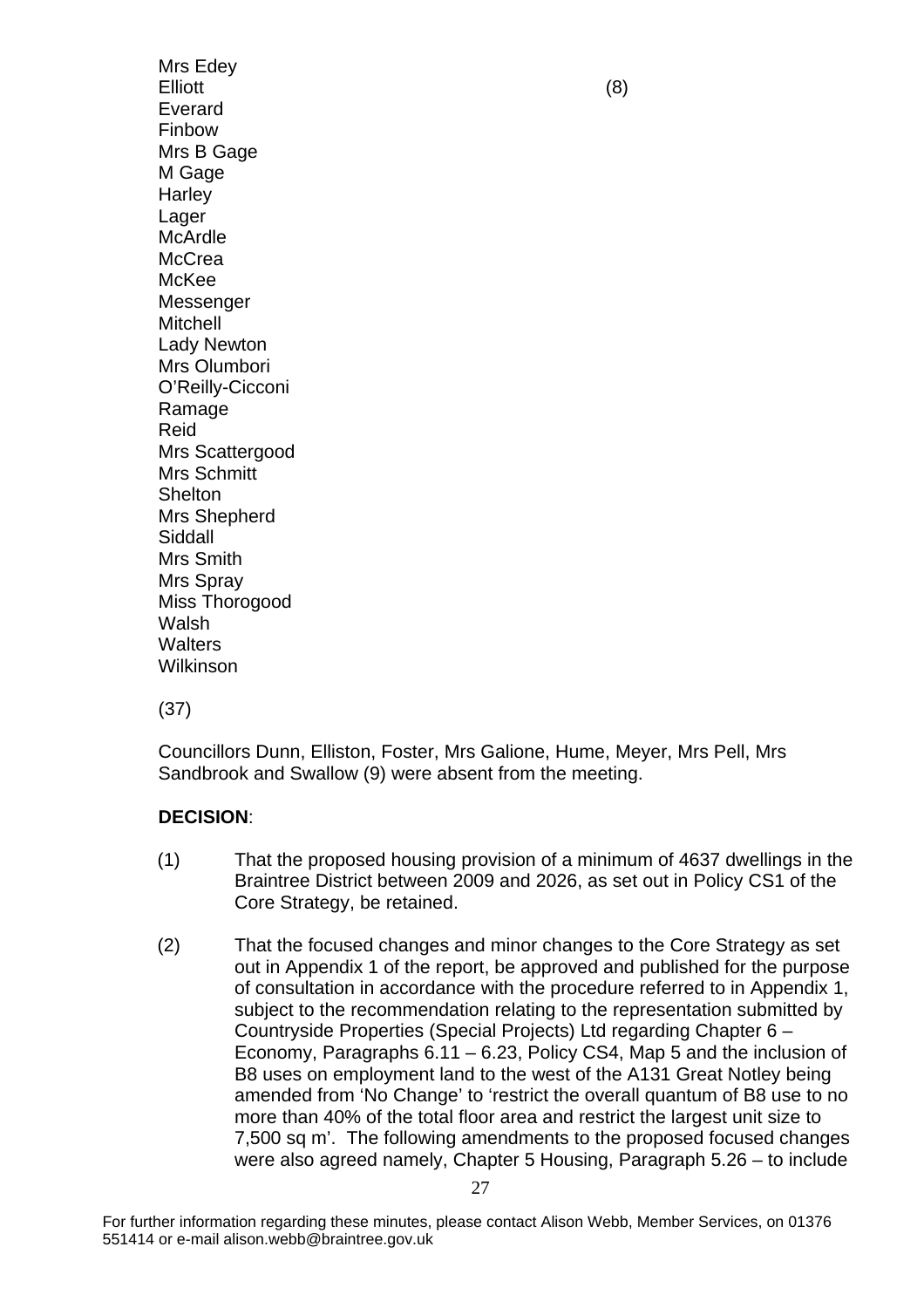a reference to the definition of affordable housing as being that set out in PPS3; Chapter 5 Housing, Paragraph 5.29 – the sentence '(A pitch normally accommodates two caravans)' to be retained; and Chapter 6 Economy Table 1 Employment Land – '2010' to be highlighted and'2009' to be added with a strike through.

- (3) That the Sustainability Appraisal of the Core Strategy be reviewed to take account of the focused changes.
- (4) That the progress of the Localism Bill be monitored and representations made, as appropriate, to ensure that local opinion is at the heart of local planning.

# 35 **POLICY RECOMMENDATIONS AND REFERENCES (PUBLIC SESSION)**

INFORMATION: The following Recommendations were considered:-

(i) Local Development Framework Panel  $-4<sup>th</sup>$  August 2010

Minute 15(1) – Growth Area Funding - Proposal for Expenditure

Councillor M G McCrea, Chairman of the Local Development Framework Panel, presented the Recommendation of the Panel which was set out in paragraph (I) of the Decision.

In discussing this item, Councillor E R Lynch asked when the Freeport foot/cycle bridge, Braintree would be completed. As it was not possible to answer this question at the meeting, it was agreed that a written response would be sent to Councillor Lynch and copied to all Members. Councillor R Ramage asked when the Motts Lane foot/cycle bridge, Witham would be provided and it was stated that work should start on site in January 2011.

DECISION: That the expenditure of Growth Area funding be agreed, in principle, as follows:

- £120,000 additional funding for the Freeport foot/cycle bridge, **Braintree**
- a contribution to the Motts Lane foot/cycle bridge, Witham

Audit Committee –  $9<sup>th</sup>$  September 2010

Minute 28 – Treasury Management Mid-Year Report 2010/11

Councillor G Cohen, Chairman of the Audit Committee, presented the Recommendation of the Committee, subject to the word 'conjunction' in the third paragraph of the decision being amended to 'consultation'.

#### DECISION:

(1) That the Mid-Year Treasury Management Report 2010/11 be noted.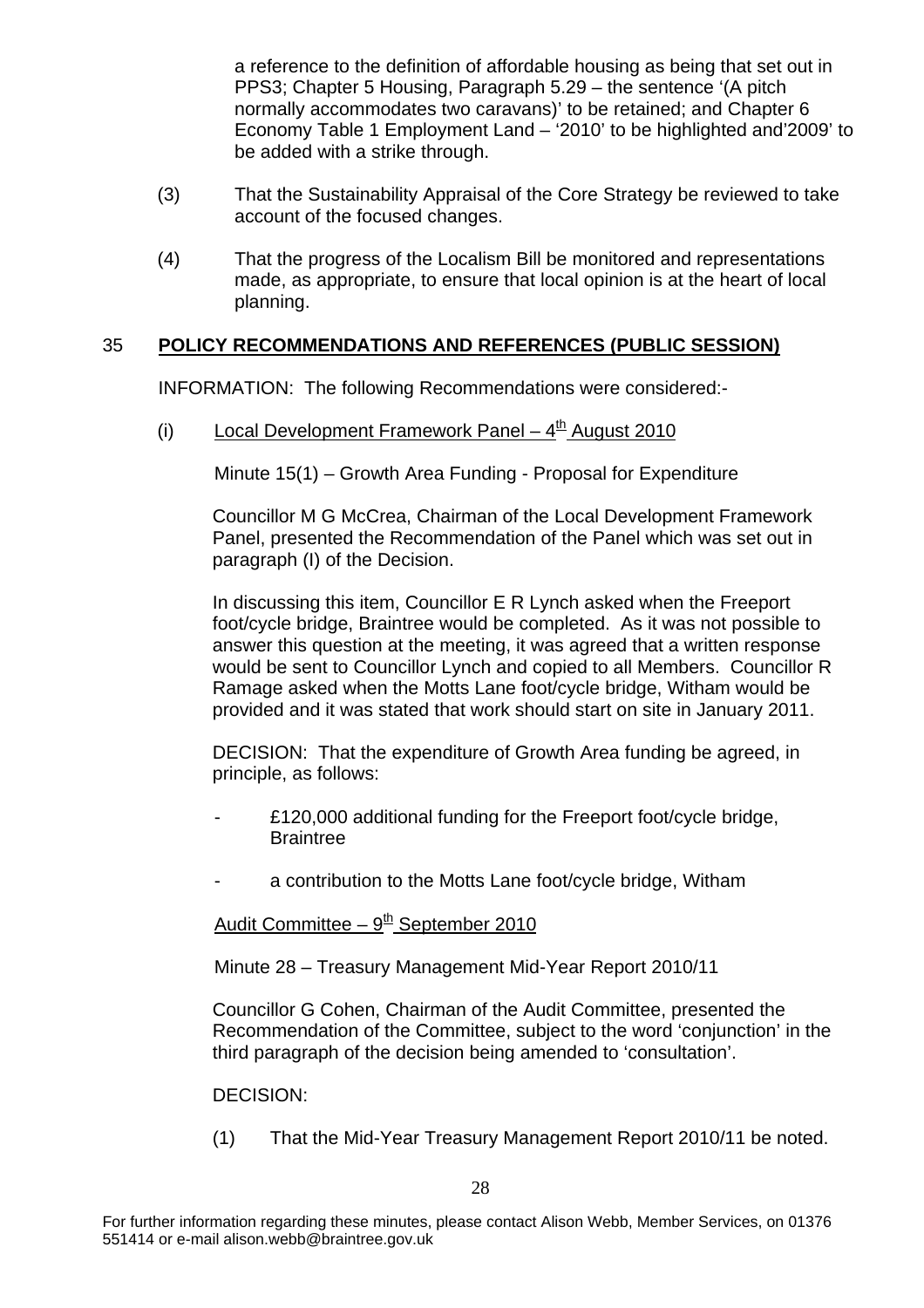- (2) That the Council's minimum long-term credit rating criteria applied to banks/ building societies used for investment purposes be revised to at least A+ (from AA-) and that a lowest common denominator approach be applied where ratings are provided by all three leading credit rating agencies (Fitch, Moody's and Standard and Poor's).
- (3) That the Corporate Director for Finance, in consultation with the Cabinet Member for Efficiency and Resources and, where appropriate, the Council's Monitoring Officer be authorised to take whatever action is necessary in order to protect and maximise the recovery of the Council's investments at risk with the Icelandic Banks.

Witham Local Committee –  $14<sup>th</sup>$  September 2010

Minute 25 – Draft Core Strategy

The Recommendation of Witham Local Committee was dealt with under Item 7 - Core Strategy (Minute 34 refers)

Licensing Committee –  $15<sup>th</sup>$  September 2010

Minute 18 – Statement of Licensing Policy

Councillor M J Banthorpe, Chairman of the Licensing Committee, presented the Recommendation of the Committee.

In discussing this item, Councillor J McKee referred to an application for a premises licence in respect of The Vault, 2-4 Great Square, Braintree which had been granted following a recent Licensing Hearing, despite objections being submitted by Councillors and local residents. Councillor McKee referred to problems of anti-social behaviour and, as there were a number of late night premises operating in the same area, he questioned whether the Licensing Committee would consider adopting a cumulative impact policy.

In response, Councillor Banthorpe stated that the Licensing Committee had considered this issue and had acknowledged that a concentration of licensed premises in a particular area could result in anti-social behaviour etc and that the amenity of local residents could be placed under severe pressure, but that this may not be attributable to any individual premises. Councillor Banthorpe indicated that having regard to the evidence currently available, the Committee had concluded that there was no particular part of the District which was causing a cumulative impact on any of the licensing objectives. However, residents, businesses, or a responsible authority could require the licensing authority to consider whether any additional licences or substantial variations to existing licences would lead to an unacceptable saturation in an area with the onus being on the objector to provide evidence that a cumulative impact would occur.

DECISION: That the Statement of Licensing Policy, as amended, be adopted.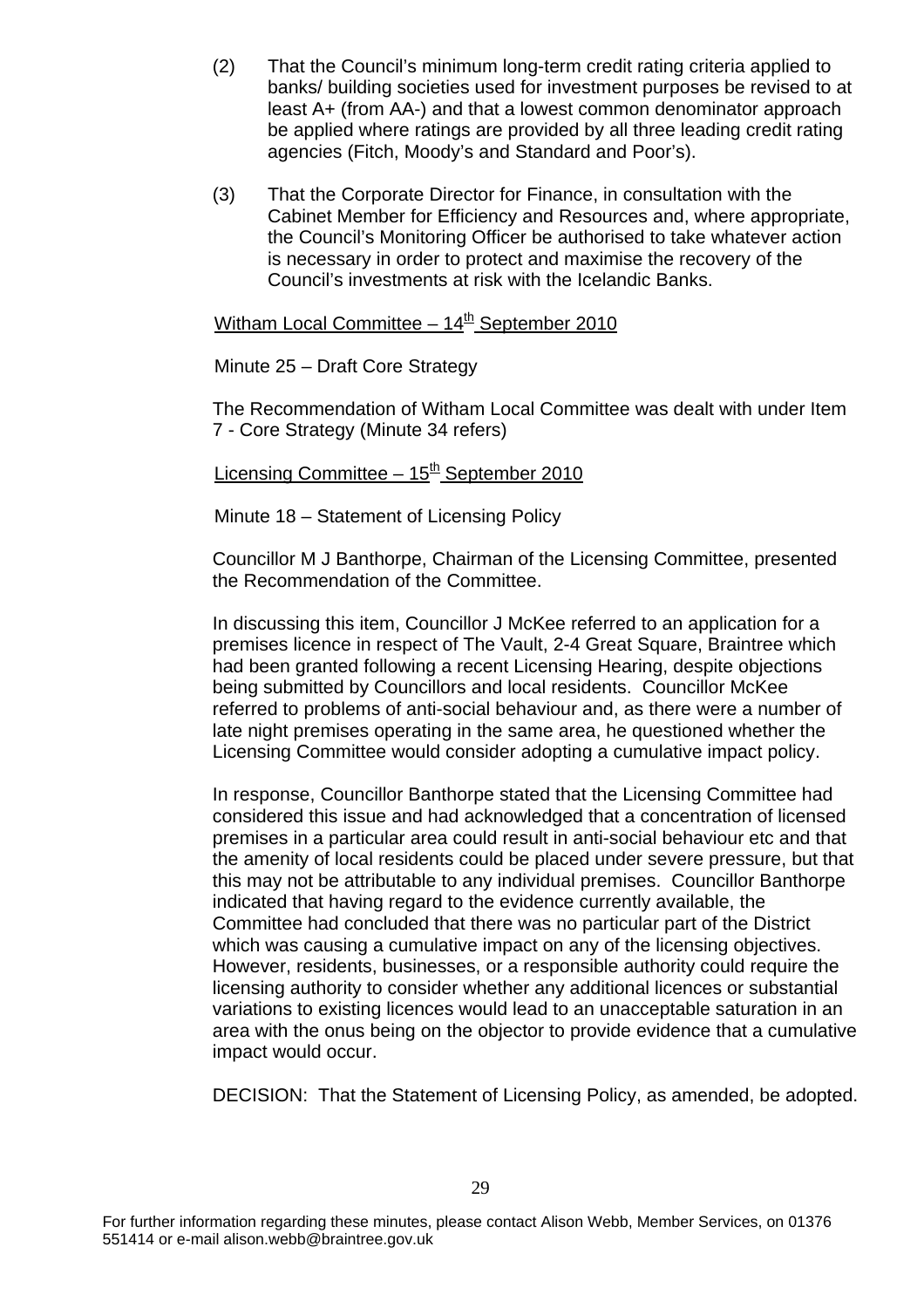# 36 **STATEMENTS BY MEMBERS (PUBLIC SESSION)**

### Statement by Councillor J E Abbott

Councillor Abbott made a statement about how the Council consulted with local communities and how their views were taken into account, particularly with respect to the Local Development Framework Core Strategy and the proposed growth location in Rivenhall Parish, and regarding community halls.

Councillor Abbott stated that when consulting with local communities the Council should consider the responses submitted and not ignore these. Councillor Abbott referred to the numerous objections which had been submitted following consultation on the Local Development Framework regarding the proposed growth locations at Forest Road, Rivenhall and Lodge Farm, Witham and to the results of surveys of local people which illustrated the opposition to these proposals. Councillor Abbott stated that residents were important and he felt that those living in Rivenhall and Witham had been ignored.

#### Response by Councillor G Butland, Leader of the Council

Councillor Butland stated that the Council had a good consultation process in place and mechanisms by which people could make their views known. In particular, the representations submitted with respect to the Local Development Framework had been made available for Members of the Local Development Framework Panel to read. However, Councillor Butland indicated that it was not always possible to agree with the responses received and that decisions had to be made which would benefit the District as a whole rather than appeasing local areas.

# 37 **QUESTIONS BY MEMBERS (PUBLIC SESSION)**

#### (i) **Reports from the Leader and Cabinet Members**

INFORMATION: Consideration was given to the written reports of the Leader and Cabinet Members.

#### Councillor Butland, Leader of the Council

The following questions were asked in response to Councillor Butland's report:-

With regard to the Local Strategic Partnership (LSP), Councillor Dr Evans asked what savings had been achieved following the decision to stop funding projects BRA 6 'Creative Communities', BRA 18' Village Agents' and BRA 20 'Homelessness Prevention'? In response, Councillor Butland stated that decisions had been required about the priority of future funding arrangements due to a reduction in Performance Reward Grant. Councillor Butland indicated that projects BRA 6 and BRA 20 had come to a natural end and that BRA 18 would continue although without support from the Braintree District LSP. Councillor Butland stated that he would provide all Members with details of the savings which had been achieved.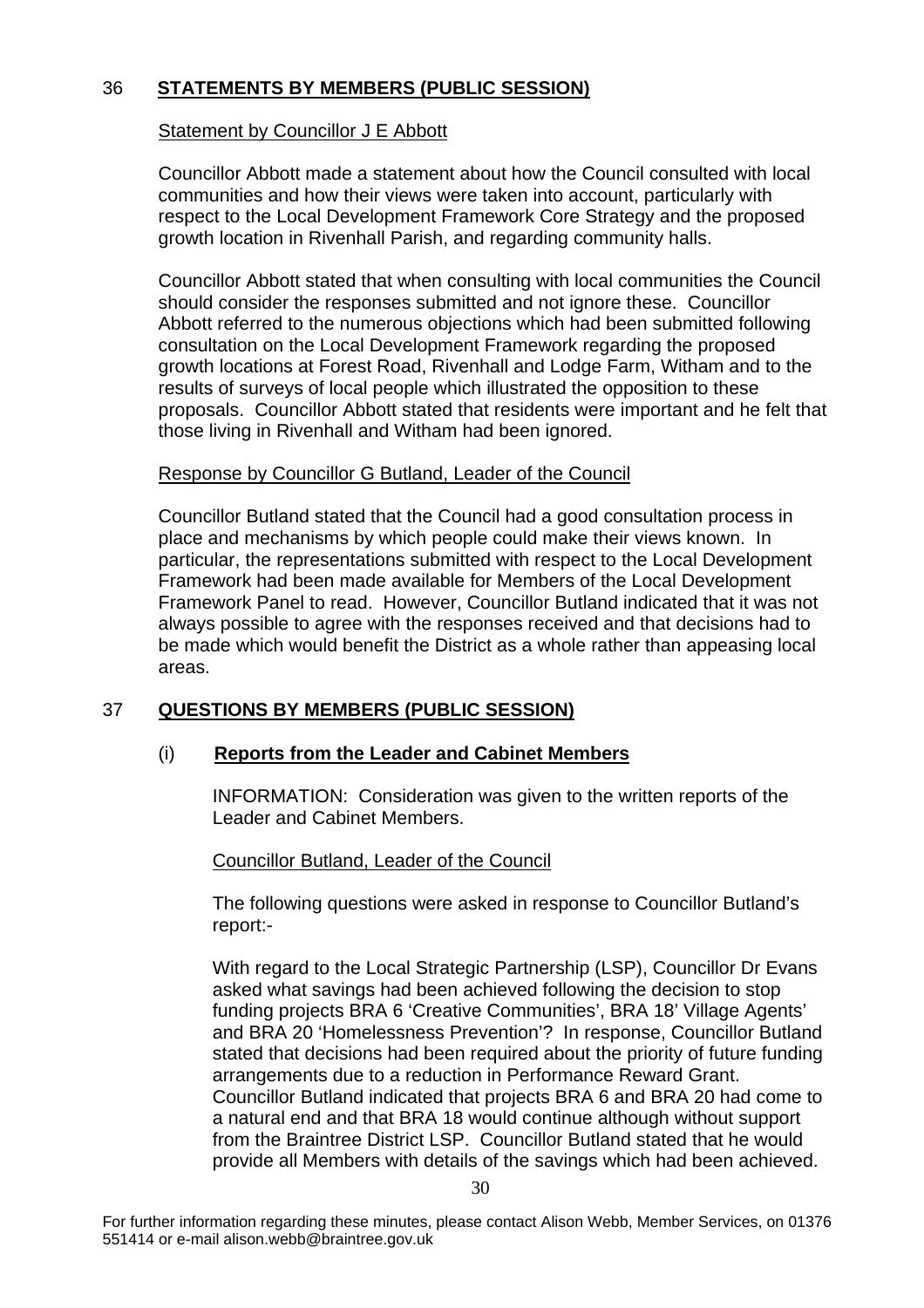Councillor Gyford referred to the revision to the Council's Corporate Objectives and Performance Targets 2010/11 and he asked if March 2011 was still the anticipated commencement date for the construction of Witham Leisure Centre? In response, Councillor Butland stated that the date had been revised due to the need to resolve some issues, but that the Council was committed to the scheme and it was hoped that the start date would not be delayed too long.

Regarding the proposed Local Enterprise Partnership between Essex and Kent, Councillor M Gage asked why the Partnership was being created with Kent and where meetings of the Partnership would take place? In reply, Councillor Butland stated that Essex and Kent had much in common and that the proposed Partnership, which was supported by businesses, would have significant power. It was anticipated that there would be a sub-structure within the Partnership to deal with more local issues.

#### Councillor Lager, Efficiency and Resources

The following question was asked in response to Councillor Lager's report:-

With reference to Asset Management, Councillor Dr Evans asked what share the potential occupier of Mayland House, Witham had agreed to contribute towards the running costs? In response, Councillor Lager stated that negotiations were currently taking place, but that this was commercially sensitive.

#### Councillor Lady Newton, Housing and Well-Being

No questions were asked in response to Councillor Lady Newton's report.

#### Councillor Mrs Schmitt, Clean, Green and Safe

The following question was asked in response to Councillor Mrs Schmitt's report:-

Councillor Dr Evans asked if Forest Road Community Hall, Witham had been closed? In response, Councillor Mrs Schmitt indicated that the Hall had not closed yet, but that the only user of the Hall had agreed to use Witham Public Hall instead.

In considering this item, Councillor M Gage was pleased to report that Halstead had been awarded the Gold Award and Best Town in Anglia in Bloom and Silver Gilt in Britain in Bloom.

#### Councillor Walters, Environment and Sustainability

No questions were asked in response to Councillor Walters' report.

#### Councillor Harley, Enterprise and Culture

The following questions were asked in response to Councillor Harley's report:-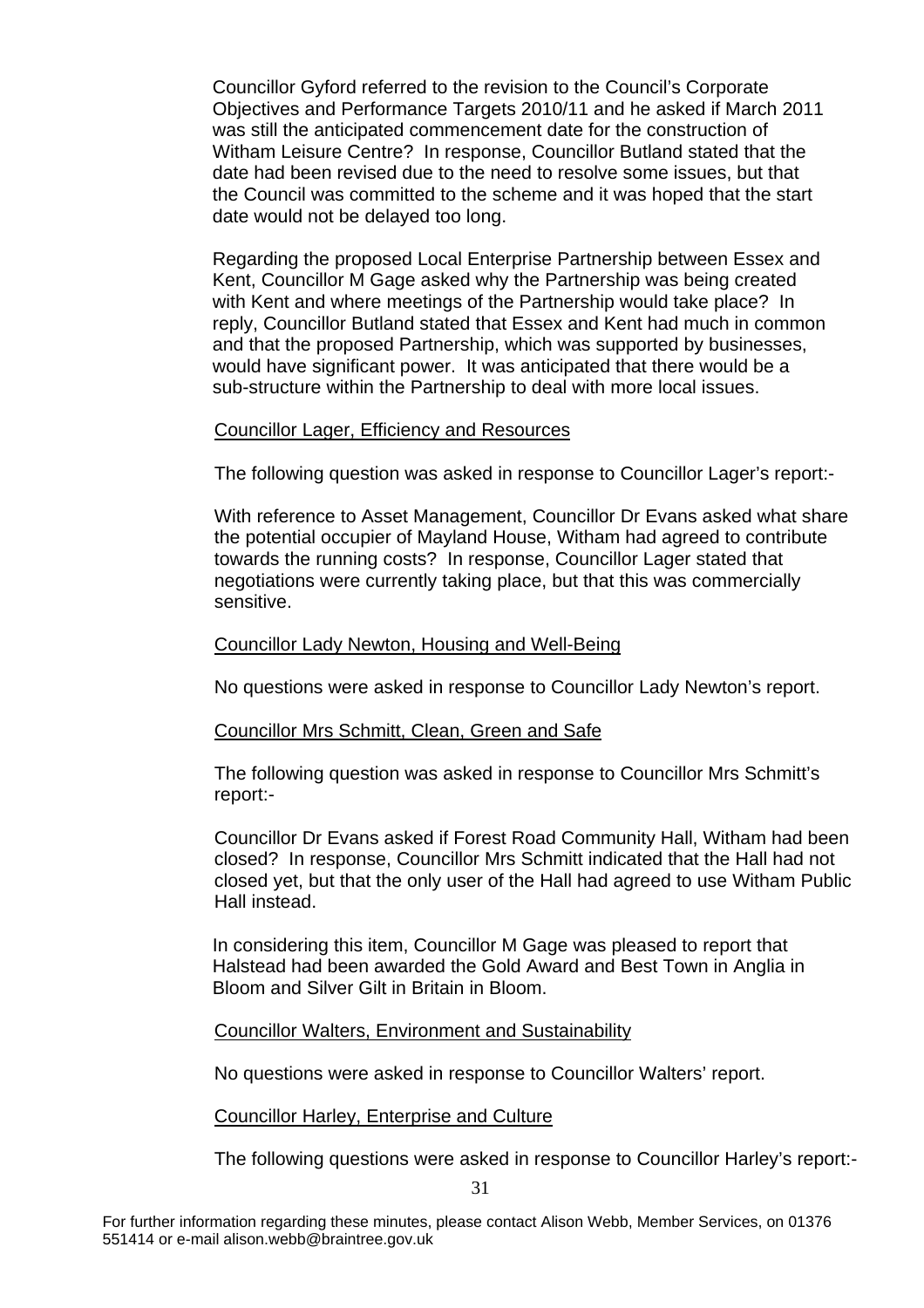Councillors Abbott and Ms Flint asked why Ward Members had not been advised about the meeting held on  $13<sup>th</sup>$  September 2010 between the Council and representatives of the Highways Agency and Essex County Council regarding the A120? Councillor Lady Newton asked if any consideration had been given to declassifying the A120 so that it would become Essex County Council's responsibility? In addition, Councillor E Lynch asked when the proposed slip ways at Galleys Corner would be provided? In response, Councillor Harley apologised for not advising Ward Members about the meeting, but he indicated that he was happy to share information about the matters discussed. Councillor Harley stated that declassification of the A120 had not been raised at the meeting. However, County Councillor Walters would be attending a site meeting and he could be asked to raise this point then. Councillor Harley reported that he did not know the timescale for improvements to Galleys Corner. However, the seriousness of the road's deficiencies had been stressed and a further meeting would be taking place in six months' time at which progress would be reviewed.

#### Councillor Mrs Beavis, Customers and Community Support

The following questions were asked in response to Councillor Mrs Beavis' report:-

Councillor M Gage asked where the new Halstead Customer Service Point would be? In response, Councillor Mrs Beavis stated that it would be located in Halstead Library. In a supplementary question, Councillor M Gage asked if Halstead Town Council, as the owner of the building, had been consulted? Councillor Mrs Beavis indicated that there had been much consultation, particularly with Essex County Council which was the leaseholder. The new facility would open in November 2010. Councillor Shelton asked if there would be facilities at the new Service Point to enable Councillors to have interviews with people in their Wards. Councillor Mrs Beavis confirmed that there would be. Councillor Ramage asked why the Members' Evening scheduled for 16<sup>th</sup> September 2010 had been cancelled particularly in view of the need to keep Councillors informed about a number of current issues. Councillor Mrs Beavis stated that the event had been cancelled due to lack of interest. It was hoped that a new date would be set later in the year.

#### (ii) **Oral Questions Without Notice to the Leader on any Non-Operational Matter**

INFORMATION: There were none.

#### (iii) **Chairmen's Statements**

INFORMATION: No statements were made.

#### (iv) **Minutes of Meetings (Public Session)**

INFORMATION: Members were invited to raise any matters arising from meetings that had been held in Public Session since the Council meeting held on  $28^{th}$  June 2010.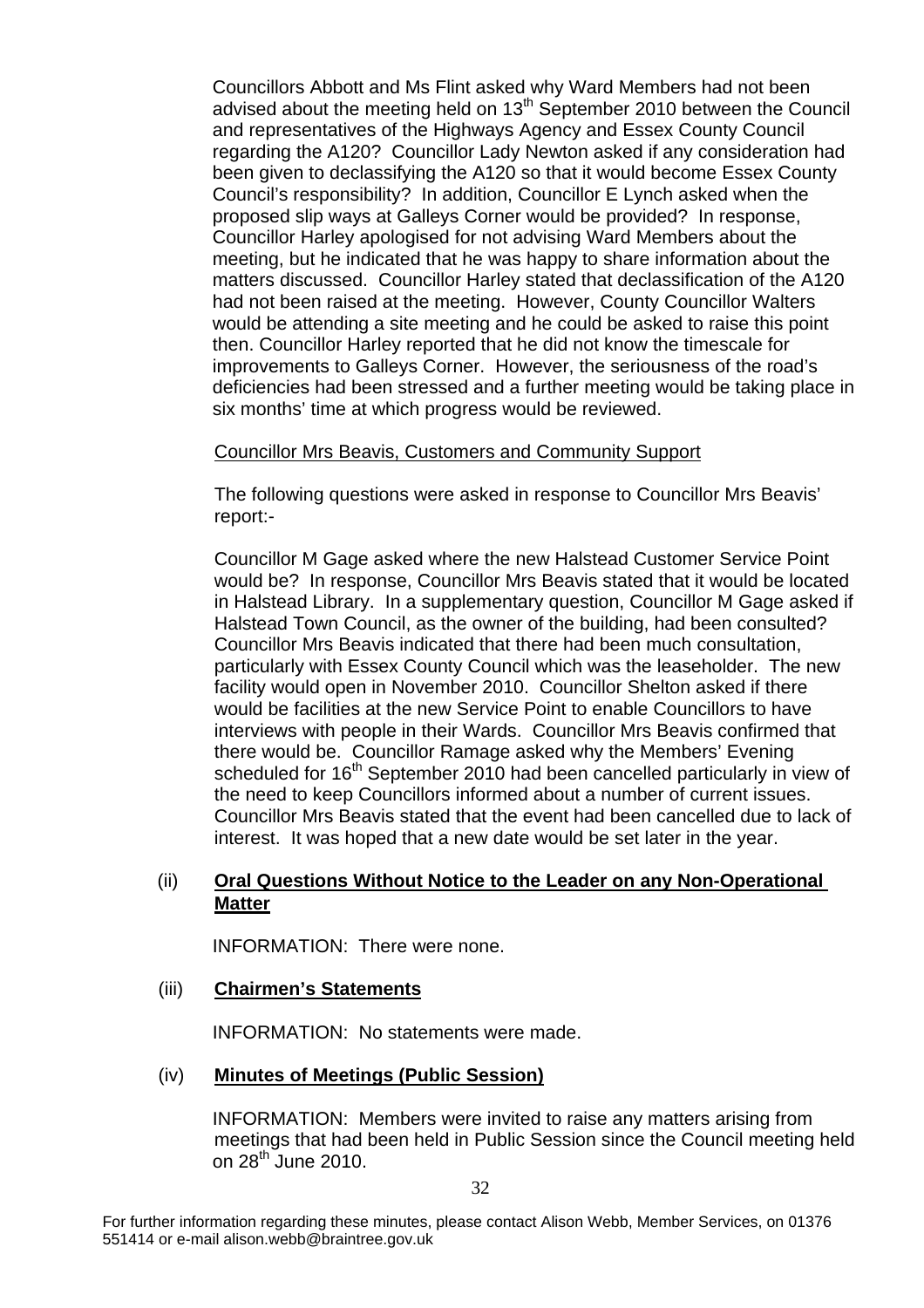### Cabinet –  $13<sup>th</sup>$  September 2010

Councillor Abbott referred to Minute 25 – Update on Community Halls Review – Silver End Village Hall and he stated that the figures quoted in the first paragraph were incorrect. Councillor Abbott indicated also that the text of the Minute did not record the Cabinet Member stating that if the management of the Hall was not transferred it could close.

The Chairman stated that these points should be raised at the next Cabinet meeting in considering the accuracy of the Minutes.

Cabinet –  $13^{th}$  September 2010

Councillor E Lynch referred to Minute 31 -Office Accommodation and he asked if the proposed rest areas for Causeway House would be open plan?

Councillor Lynch was advised that this was an operational matter.

### 38 **BUSINESS OF EXTERNAL ORGANISATIONS**

INFORMATION: There were no reports received from Council representatives on external organisations, or issues raised.

As there were no items in Private Session, the Chairman closed the meeting.

The meeting commenced at 7.15pm and closed at 10.00pm.

Councillor A F Shelton

(Chairman)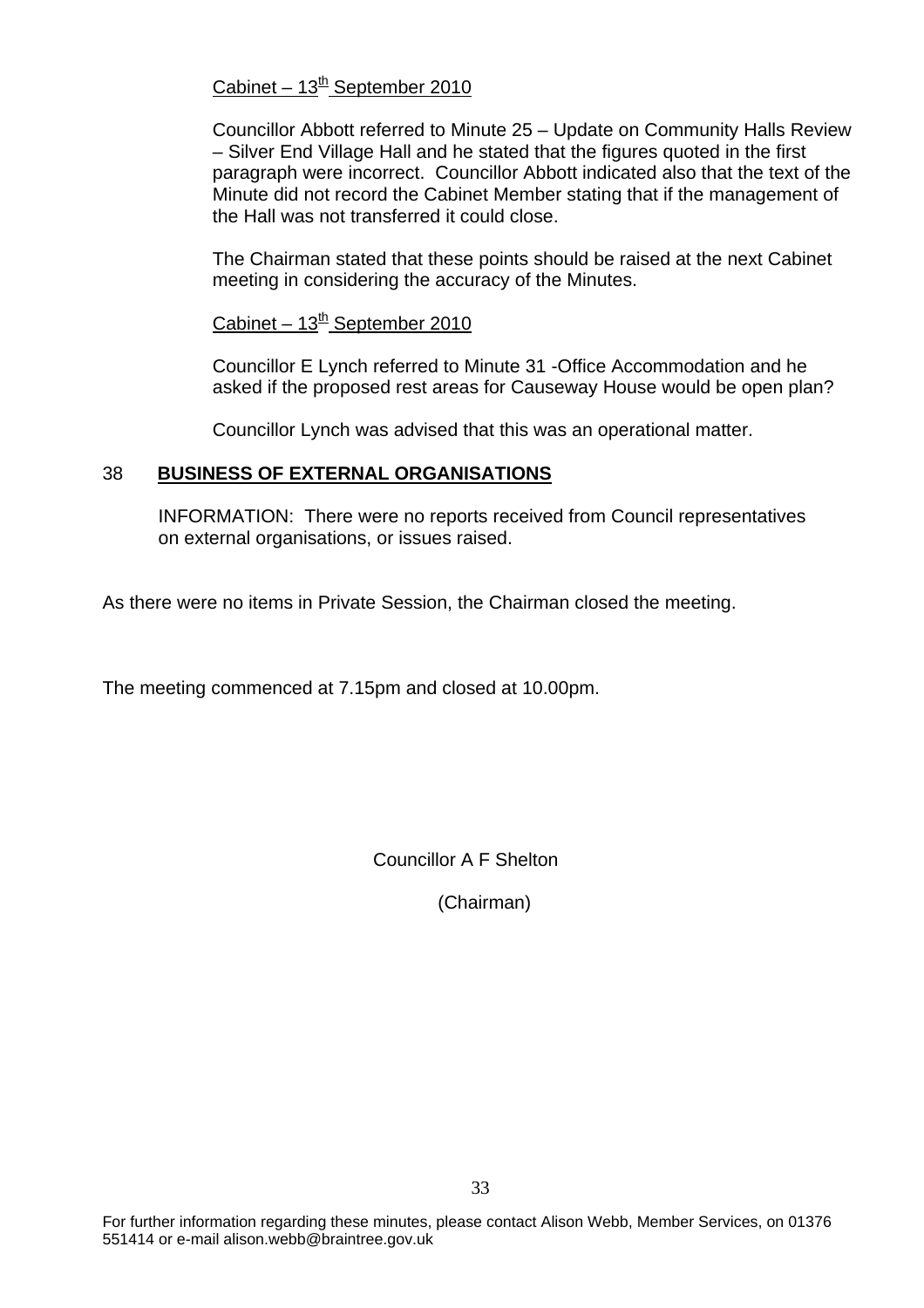# APPENDIX

# COUNCIL MEETING

# 27<sup>TH</sup> SEPTEMBER 2010

# PUBLIC QUESTION TIME

# Summary of Questions Asked / Statements Made During Question Time

# (1) Statements Relating to Agenda Item 6 – Silver End Village Hall - Petition

# (i) Statement by Mrs D Phillips, Seedlings Pre-School Group, Silver End

Mrs Phillips stated that she was Chairperson of Seedlings Pre-School Group which used facilities at Silver End Village Hall. Whilst Mrs Phillips noted the revised hire fees agreed at the Cabinet meeting on 13<sup>th</sup> September 2011, she indicated that the cost to the Pre-School Group was still high and that the Group was having to consider its future. Mrs Phillips stated that the Village Hall was used by many people in the community and that it was an important facility.

(ii) Statement by Mrs P Gilligan (speaking on behalf of Silver End Parish Council) 37 Runnacles Street, Silver End

Mrs Gilligan stated that she was speaking on behalf of Silver End Parish Council who were extremely concerned about the future of Silver End Village Hall. Whilst Mrs Gilligan welcomed the recent reduction in the increased hire charges, she stated that this would be a temporary measure and that it would not make the Hall more viable. Mrs Gilligan stated that Braintree District Council's lack of investment in the Hall made it less attractive and, in view of the running costs, it was unlikely that anyone would want to take on responsibility for the management of this large Hall. Mrs Gilligan stated that the Village Hall had a historical attachment to the village and that it was well used by various groups and organisations and that the community could not afford to lose it. Mrs Gilligan asked the District Council to work with local groups and to ensure that the Hall was let at a rent which was affordable to the local community.

#### (2) Statements Relating to Agenda Item 7 – Core Strategy Submission Draft

(i) Statement by Councillor R Wright, Rivenhall Parish Council, 303 Rickstones Road, Rivenhall

Councillor Wright stated that he had spoken to Priti Patel MP about the proposed growth location at Forest Road, Rivenhall. Councillor Wright stated that Mr Brice, who was a landowner in the area, was an active member of Witham Conservative Association, but that so far no Councillors had declared an interest in knowing him. Councillor Wright referred to the considerable opposition, illustrated by representations and surveys of local people to the